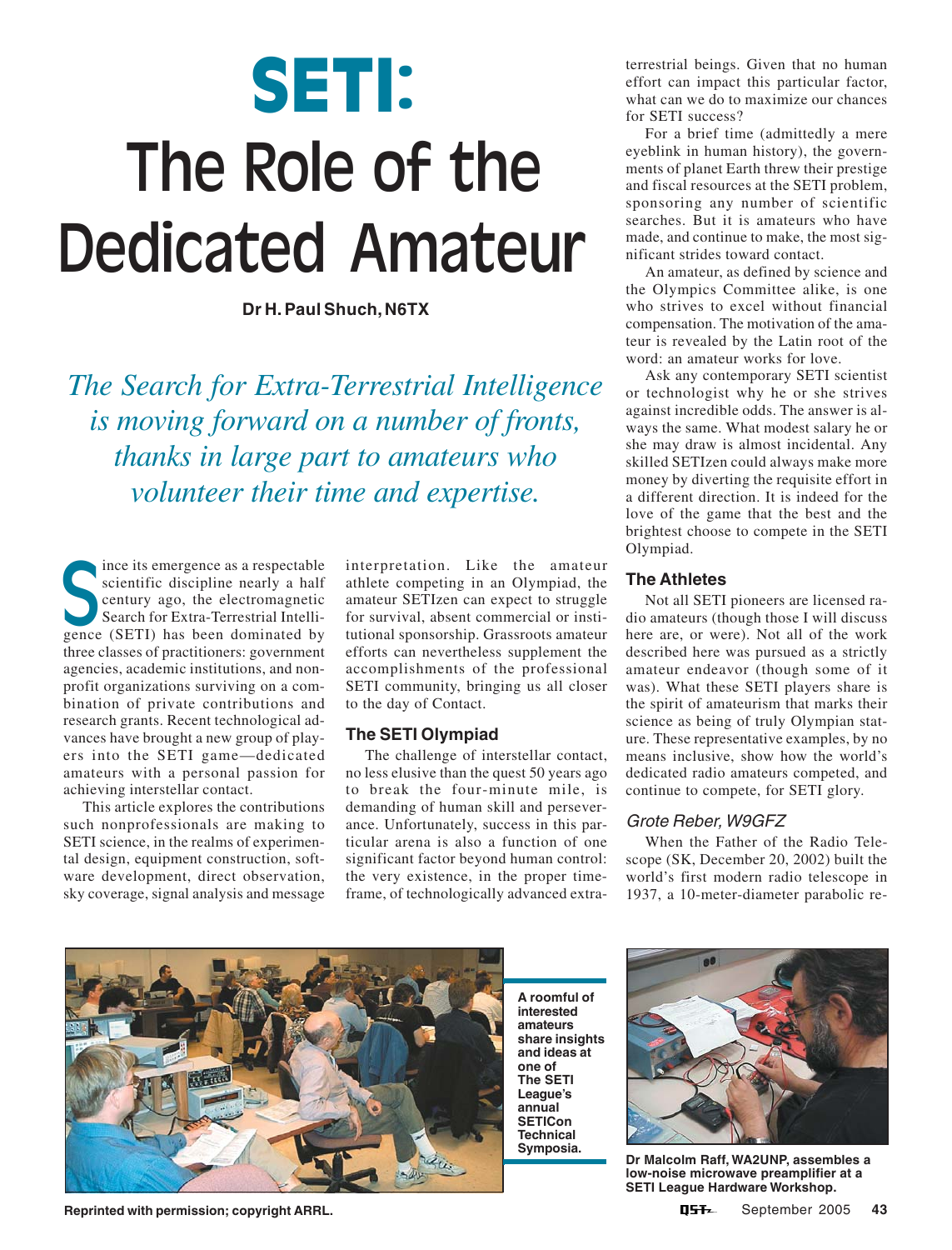

**SETI League members use a variety of digital signal processing software tools to examine candidate signals in the time and frequency domains.**

 $47.07$ **K 4 TAS D ID**  $450 - 3$  $120 - 1$ Computed total powe

**SETI League member Marcus Leach, VE3MDL, built his own software-controlled receiver for wideband SETI scanning.**

flector in the backyard of his mother's house in Wheaton, Illinois, he was working strictly as an amateur, and under the authority of his ham radio license. Grote produced the first radio map of the Milky Way Galaxy, though it took years for his amateur accomplishments to gain acceptance from the world's astrophysics professionals. His subsequent low-frequency radio astronomy research from Tasmania continued in the amateur tradition of independent research for its own sake. Never one to shy away from controversy, Reber's last published paper was titled "The Big Bang is Bunk!"

#### Phil Morrison, W8FIS

Undeniably one of the patriarchs of SETI, Professor Morrison had long since gone inactive on the ham bands when in 1959 he coauthored the first serious scientific SETI paper. His boyhood interest in Amateur Radio had motivated his interest in exploring the feasibility of microwaves for interstellar communication. During SETI's Golden Age he has inspired a whole generation of engineers and scientists. On a personal note, my own SETI interests were motivated by following in Phil Morrison's footsteps (albeit from a distance of 30 years). As an EE undergraduate at the Carnegie Institute of Technology, I had the privilege of operating W3NKI, the campus ham radio station he had founded three decades prior.

#### John Kraus, W8JK

Arguably the most creative antenna designer of his generation, Kraus (SK, July 18, 2004) is best remembered for the late Big Ear radio telescope that he designed and built at Ohio State University. Big Ear conducted the longest running continuous SETI sky survey in history. John Kraus' grad student Bob Dixon, W8ERD, succeeded him as Director of the OSU Radio Observatory. Dixon is now leading a team of dedicated amateurs in the design of the omnidirectional Argus radio telescope.

#### Paul Horowitz, W1HFA

Still active on the Amateur Radio bands, a passion he has pursued since childhood, Horowitz heads Harvard University's SETI efforts, and designed the Project META and BETA searches funded in part by the Planetary Society. He is the author of the world's most popular Electronics Engineering undergraduate textbook. Lately he has been turning his interests and expertise toward Optical SETI.

#### Kent Cullers, WA6TWX

A world-class leader in digital signal processing, Cullers is better known to the



**Dr John Kraus, W8JK, was an inspiring teacher, prolific author, prominent antenna designer and one of the fathers of modern radio astronomy.**

public as Kent Clark, the character based upon him in the popular film *Contact*. The first (and probably still the only) blind individual to earn a PhD in the highly visual discipline of astronomy, Kent developed the signal detection algorithms for the late NASA SETI program, and later for The SETI Institute's Project Phoenix targeted search. If he has seen farther than other men, it is because Kent Cullers stands on the shoulders of some very clever code.

#### Seth Shostak, N6UDK

Seth's face is familiar on television, and his voice a fixture on broadcast radio, in his professional role as public programs scientist for the SETI Institute. That voice is less often heard on the ham radio bands, but it is there that Shostak first gained exposure to the technologies he routinely exploits as a senior SETI scientist. He encouraged The SETI League in the construction and testing of its W2ETI Microwave Moonbounce Calibration Beacon, and was the first radio amateur to detect its weak signals reflected off the lunar surface (albeit with the 305-meterdiameter Arecibo Radio Telescope).

#### Richard Factor, WA2IKL

If SETI is truly the science that refuses to die, that is due in large part to this New Jersey industrialist. An active ham since boyhood, Factor was dismayed at Congressional cancellation in 1993 of the NASA SETI program. Then, putting his money where his mouth is, he founded the nonprofit SETI League, to involve the world's radio amateurs in privatizing the search. Though not as active as he would like to be in Amateur Radio astronomy, Factor's greatest contribution has been his leadership role as SETI League president and primary source of financial support. He can claim much of the credit for the 126 Amateur Radio telescopes that SETI League members now operate all over the world.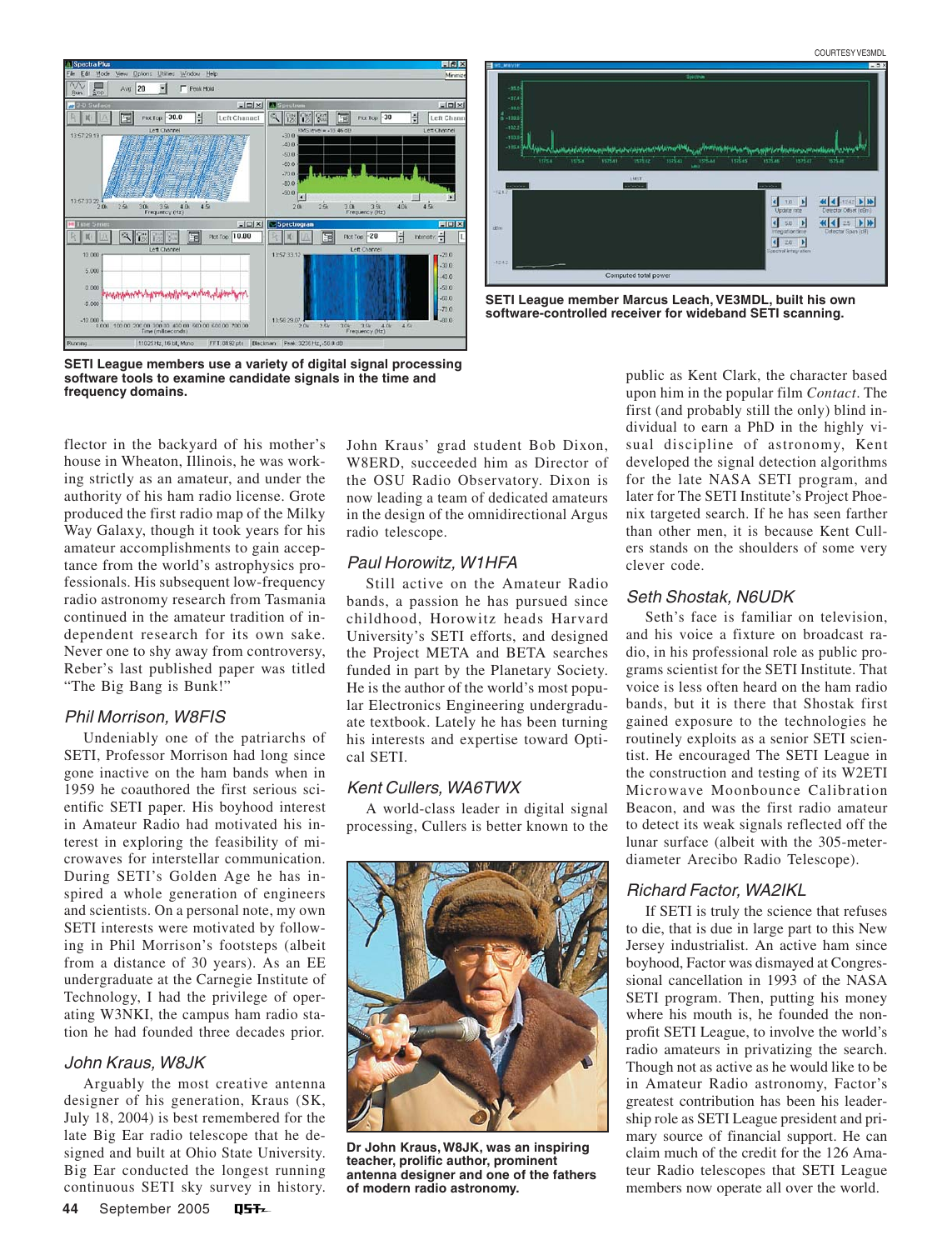#### **The Organizing Committee**

Founded by Richard Factor in 1994 as a response to the demise of the NASA SETI program, The SETI League, Inc is a grassroots Amateur Radio club of global scope and galactic span. It coordinates the SETI activities of 1450 experimenters in 66 countries on six continents. Its members design hardware and software for a coordinated all-sky survey, publish articles, conduct conferences, construct and operate equipment, and collectively control more radio telescopes than exist in the rest of the world, combined. Funded entirely by membership dues and individual contributions, The SETI League currently has no paid employees, with all its functions being performed by volunteers.

The SETI League's main medium of communications is its extensive Web presence (see **www.setileague.org**), along with half a dozen specialized e-mail discussion lists, whereby members can pursue a variety of collaborative projects. The organization also publishes *Contact In Context*, an on-line peer-reviewed scientific journal, and provides Webmaster services for the SETI Permanent Study Group of the International Academy of Astronautics—all on an operating budget of just a few thousand dollars per year. In addition to their scientific and engineering activities, SETI League members are involved in publicizing and popularizing SETI, having conducted hundreds of media interviews and having appeared in dozens of television documentaries.

The backbone of The SETI League is its Field Organization, a cadre of 65 volunteer Regional Coordinators around the world, who offer their expertise and assistance to SETI enthusiasts, whether SETI League members or not.

#### **The Events**

SETI amateurs are challenged by and involved in a number of technological pursuits. A brief sampling:

#### The Discus

The antenna of choice for amateur backyard radio astronomy is the discarded C-band home satellite TV dish. These 3 to 5-meter-diameter parabolic reflectors exhibit in excess of +30 dBi of gain in the Waterhole spectrum between 1.4 and 1.7 GHz, and provide modest resolution with their 2 to 4° beamwidths. They can generally be had for the asking in communities where TVRO technology has been replaced by digital Direct Broadcast Satellite television distribution. Several hundred Amateur Radio telescopes are already on-line or under construction around the world, using just such anten-



**The SETI Horn of Plenty, a waveguide horn antenna for 1.3 to 1.7 GHz designed by the author, has been duplicated by dozens of SETI League members around the world, for classroom demonstrations as well as observational radio astronomy and SETI.**



**Tommy Henderson, WD5AGO, shows off two horn antennas used for radio astronomy. The larger of the two (on an az-el mount) is optimized for 1.4 GHz hydrogen line observations. Tommy is holding a smaller horn for 5.7 GHz methanol line measurements.**

nas as their basis. A suitable L-band feedhorn can be readily fabricated out of hardware store materials and tin snips by any experimenter reasonably skilled in sheetmetal working techniques.

# The 21 cm Closed Circuit

Once those L-band photons falling from the sky have been captured by a suitable antenna, it remains for the dedicated amateur to amplify, filter and pro-

cess them in a suitable microwave receiver. Amateur Radio astronomers have modified military and government surplus equipment, employed commercial receivers produced for the ham radio and telecommunications markets, and, more recently, designed their own dedicated SETI receivers from scratch. Every year at its SETICon Technical Symposium, The SETI League hosts a microwave circuit construction workshop, to train its members in the skills necessary to produce a workable hydrogen line receiver.

#### The Binathalon

The output of the typical microwave receiver is analog baseband, generally in the audio range. This signal is converted to a string of binary digits for signal analysis, often in a personal computer sound card. More advanced analog to digital conversion at a receiver's intermediate frequency stages is recently becoming a preferred method of preparing the receiver's analog output for digital signal processing (DSP). Amateur Radio astronomers are working on the next generation of DSP hardware, software and algorithms, to ferret out the hallmarks of artificiality buried in receiver and cosmic noise.

#### Synchronized Scanning

With over 100 Amateur Radio telescopes now engaged in a coordinated allsky survey, it is necessary to efficiently allocate the search space among participants, in terms of sky coverage, frequency spectrum, and time. A major challenge for The SETI League has been to develop means of ensuring maximum spectral and sky coverage, with minimal overlap, constrained by the equipment capability and location of each individual participating station. Real-time coordination via the Internet turns a hundred individual instruments into a zeroth-order interferometer of impressive capabilities. Still, the challenge remains to automate the coordination process, especially as more stations are added, growing the Project Argus sky survey toward its eventual goal of 5000 participating Amateur Radio telescopes and real-time all-sky coverage.

#### The Broadband Jump

The typical commercial communications receiver has an instantaneous bandwidth on the order of a few kilohertz. Given the enormity of the spectral space across which valid ETI signals are likely to be dispersed, the time factor to analyze a reasonable portion of spectrum is inordinate. New receiver designs are needed, which can process and digitize hundreds of kilohertz, or preferably many megahertz, of bandwidth in real time. SETI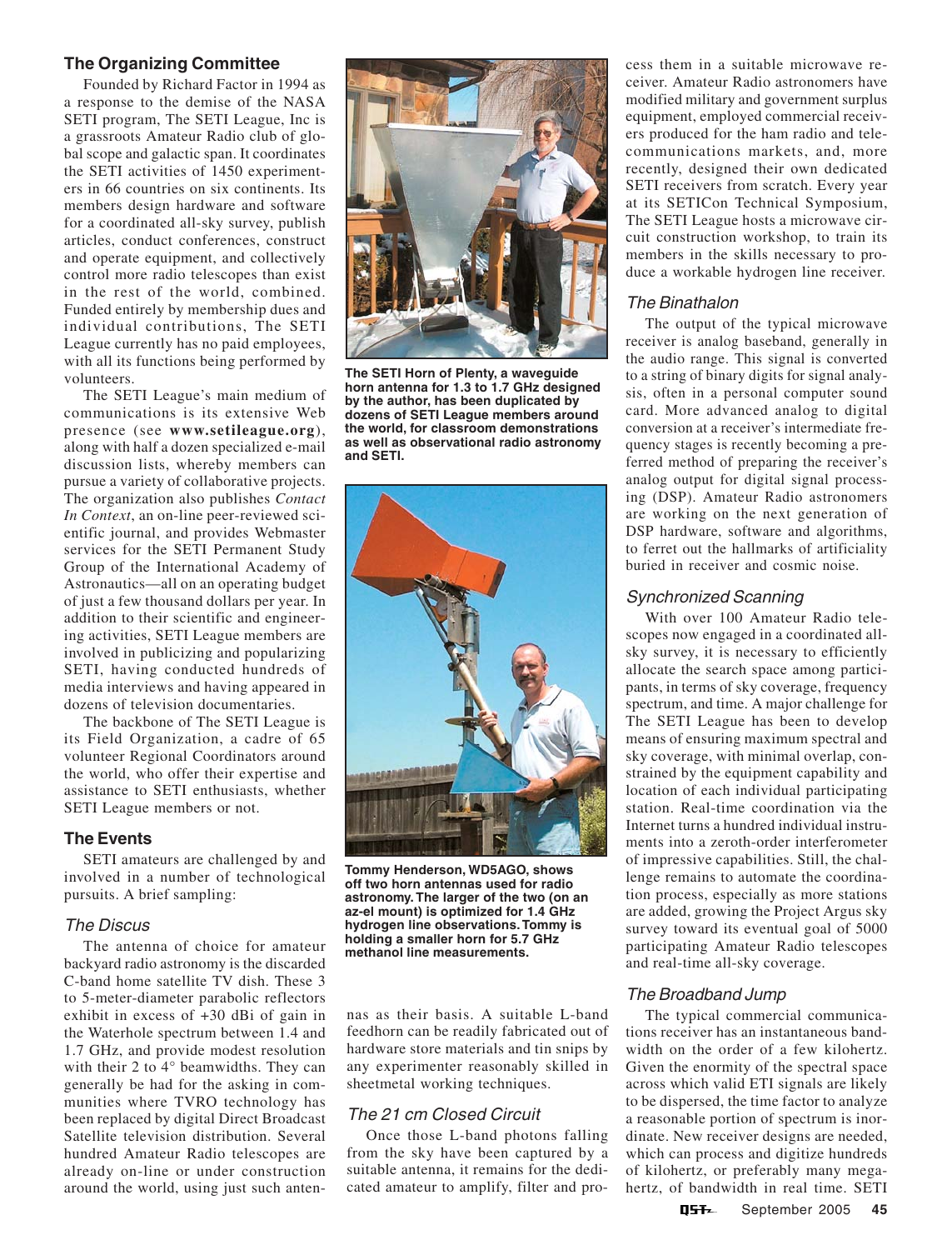League members have recently been applying new components designed for the wireless telecommunications industry to the challenge of seeking out narrow-band emissions across broad chunks of the electromagnetic spectrum.

#### The High-Frequency Hurdles

Although there is a certain romance associated with searching for ETI across the traditional Waterhole frequencies spanning the spectral emission lines of neutral hydrogen and hydroxyl (the disassociation products of water), four decades of SETI in this portion of L-band have thus far failed to produce positive results. The higher frequency reaches of the electromagnetic spectrum are a ripe area for SETI exploration, and a number of Amateur Radio astronomers are now equipping themselves to monitor across S, C, X and Ku bands, and in some cases clear into the millimeter waves. It is axiomatic that, whereas there are interesting magic frequencies to be explored, there are no *wrong* frequencies for SETI research. The current push toward ever higher frequency coverage can be expected to continue, with Amateur Radio astronomers "searching where no man has searched before."

#### The 500 nm Dash

Optical SETI, though proposed as early as the 1960s, is only now beginning to be regarded as a serious and potentially productive branch of SETI science. Amateurs have pioneered the search for highenergy pulses in the visible and infrared spectra, helping that pursuit to gain legitimacy among SETI professionals. As academic institutions and governments begin to invest resources in Optical SETI, they



**Dual quad-helix arrays for 1296 MHz, one right-hand and the other left-hand circularly polarized, are part of The SETI League's W2ETI Moonbounce Calibration Beacon.**

can turn to the more experienced and numerous amateur optical astronomers for guidance.

#### The Pole Vault

With hundreds of Amateur Radio telescopes at work around the world, a commonly available calibration and validation means became a necessity. Four years ago The SETI League constructed its Lunar Reflective Calibration Beacon, a continuously operated transmitter, locked to an atomic frequency standard, and driving antennas that track the moon under computer control. Microwave signals reflected off the Moon can be received by amateur and professional radio telescopes alike, any time the Moon is above the horizon at the transmit and the receive location simultaneously.

These weak but stable moonbounce signals, at a frequency adjacent to those for which most Amateur Radio telescopes normally operate, enable the experimenter to verify the proper operation of his or her equipment. To date the W2ETI beacon (identified by the assigned call sign of The SETI League's Amateur Radio club station) has been used as a test source by the Arecibo Radio Observatory, at the Bernard Lovell Telescope in Jodrell Bank, United Kingdom, and by a handful of Project Argus stations around the world. We hope it will become the calibration standard for all Amateur Radio astronomers observing in L-band.

#### The 5 Million CPU Relay

The SETI@home project run by the University of California, Berkeley, is undoubtedly the world's most successful distributed computing experiment, though arguably its most dubious SETI experiment. The strength of this well-known project lies in its 5 million participants, all crunching data from the SERENDIP receiver at Arecibo, the world's most sensitive radio telescope. The weakness is that all 5 million users are crunching data from the *same* sensitive radio telescope. Where is the weak link in this chain?

Nevertheless, SETI@home has done more to raise public consciousness about SETI than any other project, and SETI League members are eager and active participants. The project has demonstrated how a large-scale task can be broken down into manageable chunks, and parsed out to a cadre of participants. What remains now is to marry the distributed processing aspects of SETI@home to the distributed observing network of The SETI League's Project Argus all-sky survey. The result will be the most powerful SETI project ever, a net stretched wide to capture that elusive fish in the cosmic pond.



**The SETI@home project run by the University of California, Berkeley, though not a SETI League initiative, has stimulated the interest of SETI supporters around the world. SETI League members are among the several million users who lend their spare computer cycles to the analysis of archival data from the Arecibo Observatory in Puerto Rico.**



**SETI League members gathered last year at the Starkenburg Observatory in Heppenheim, Germany, for the EuroSETI04 Conference. The SETI League has sponsored meetings around the world, to encourage collaboration and cooperation among its more than 1400 members in 66 countries.**